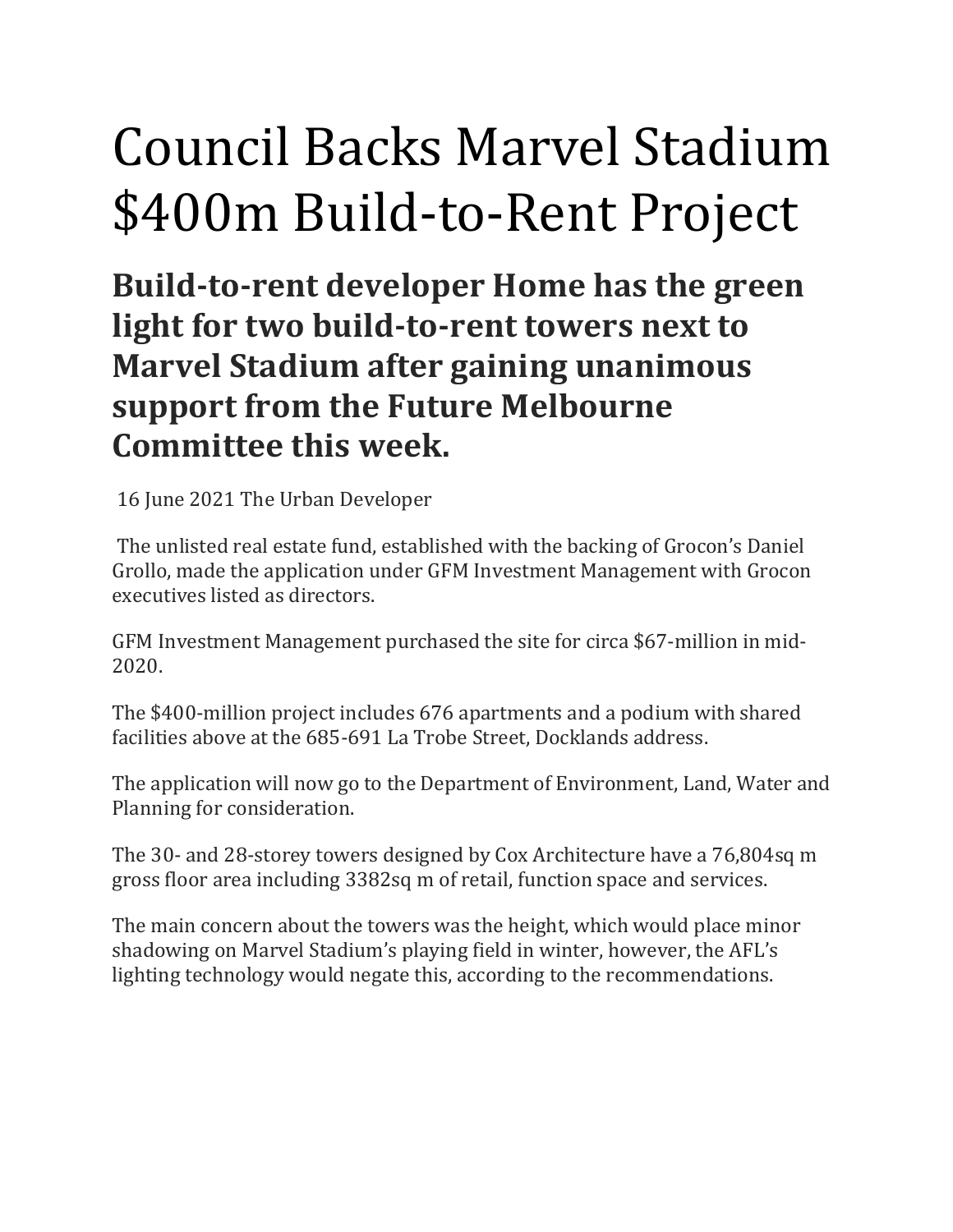

▲ The proposed build-to-rent towers designed by Cox Architecture next to Marvel Stadium.

The 4292sq m site would be developed as a build-to-hold asset and is expected to cost \$230 million, with construction expected to start by the end of the year.

Home head of residential Christian Grahame said they were eager to start work on the project.

"This is a pleasing show of support for the project and we look forward to working collaboratively with the authorities and stakeholders in finalising approvals," Grahame said.

Urbis planning partner Jamie Govenlock spoke at the Future Melbourne Committee meeting on behalf of Home

"There are no pre sales or bank finance required for this project, it is institutionally funded," Govenlock said.

"The proposal will develop what has been a bomb site on La Trobe Street basically for the past 20 years.

"This proposal will create activity far beyond game day."